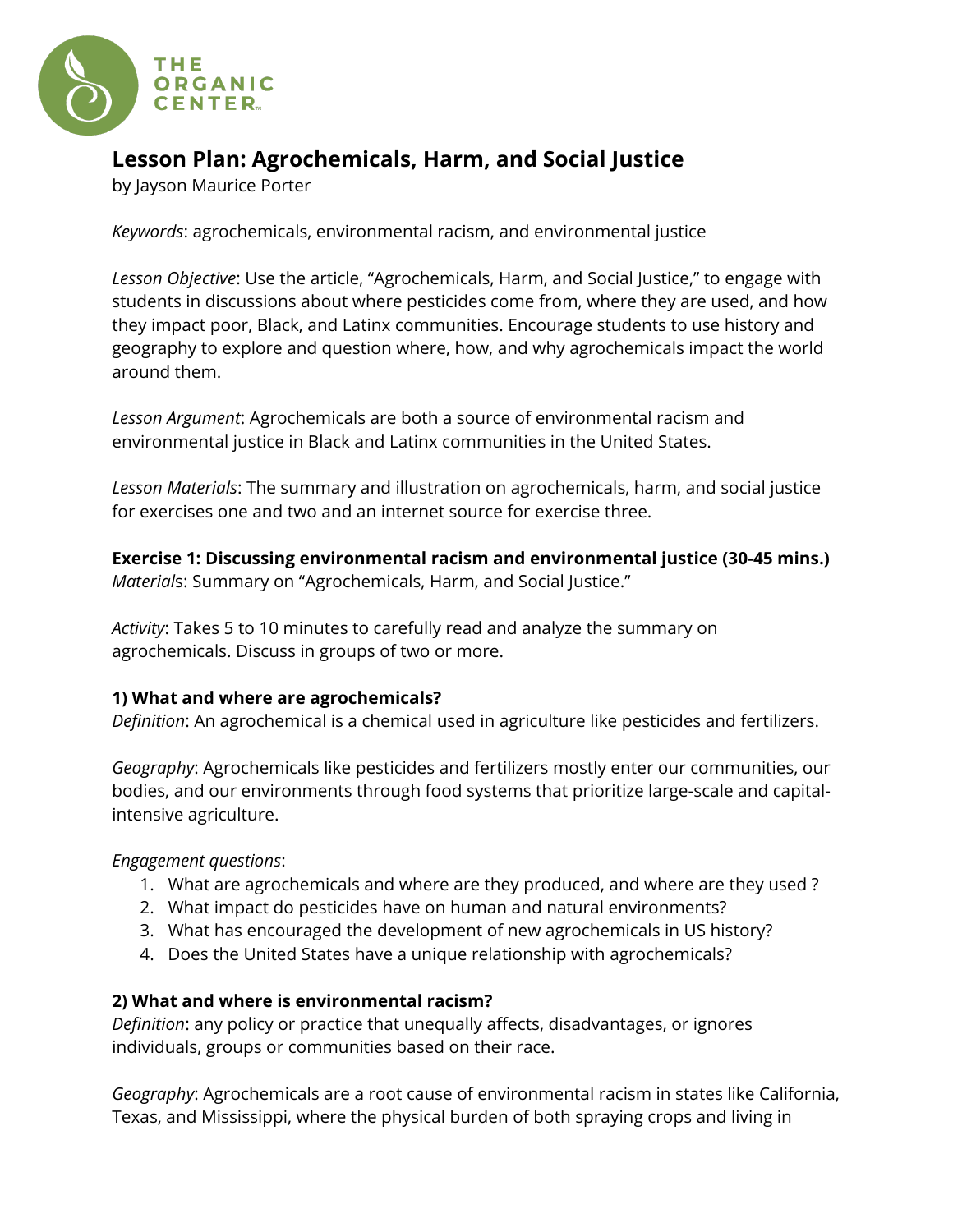

agrochemical zones of harm is placed squarely on low-income Latinx and Black communities.

# *Engagement questions*:

- 1. Where and how are agrochemicals and environmental racism connected and why?
- 2. Where was the highest concentration of agrochemical-use in the nineteenth century and why? Who used agrochemicals primarily and why? How has agrochemical-use changed in the twentieth and twenty-first century?
- 3. How does the production of agrochemicals and other industrial chemicals affect vulnerable urban communities?

# **3) What and where is environmental justice?**

*Definition*: environmental justice is a social movement and a conceptual framework that emphasizes social justice in environmental issues like waste management, agriculture, food access and distribution, and infrastructure.

*Geography*: Environmental justice and environmental injustice often compete for the same geography. As a grassroot social movement, environmental justice against agrochemical abuse usually involves communities advocating for equal environmental protections from the government and agribusiness.

# *Engagement questions*:

- 1. Where and how are agrochemicals and environmental justice connected and why?
- 2. From the summary, where can you place environmental justice against agrochemicals in the United States?
- 3. How do communities respond to environmental injustice? Is environmental justice another burden for communities to carry?

*For further exploration:* Jayson M. Porter, "Arsenic in North America," *Discurso*, May 31, 2020.

**Exercise 2: Seeing environmental racism and environmental justice (20-25 mins.)** *Materials*: Alissa Ujie Diamond's illustration titled, "Agrochemical Racism in the San Joaquin Valley."

*Activity*: Take 3 to 5 minutes to carefully view and analyze the illustration. Discuss in groups.

# *Engagement Questions*:

- 1. Does this illustration tell a story? How might you narrate this story's beginning, middle, and end?
- 2. Does this illustration make an argument, and if so, what is it?
- 3. Look at the definition of pesticide drift in the summary. How does the artist illustrate pesticide drift? What and whom does pesticide drift impact? Do you see other forms of environmental injustice?